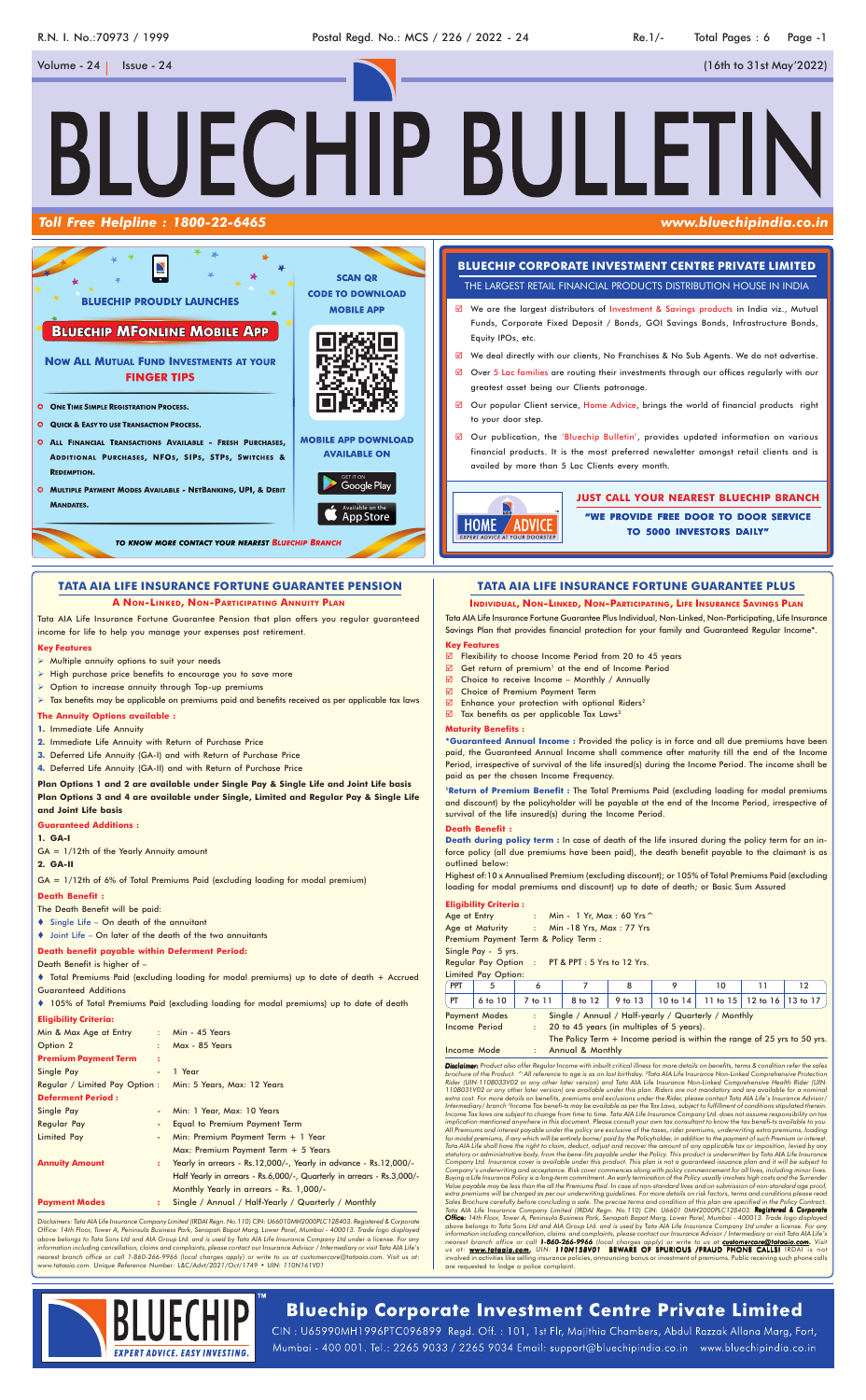## **INVESTMENTS & HEALTH INSURANCE**

**2**

## **SAVE TAX !!! SAVE TAX !! SAVE TAX!**

## **Under Section 80D,**

**You can avail tax benefits upto Rs.1,00,000/ on your Health Insurance Plan.**

## Persons Covered **Exemption Limit** Self and Family **Rs.25,000/- Income Tax Deductions and Exemptions under Health Insurance**

| Self and Family + Parents        | $(Rs.25,000/- + Rs.25,000/-)$ |
|----------------------------------|-------------------------------|
|                                  | $=$ Rs.50.000/-               |
| Self and Family + Sr. Citizen    | $(Rs.25,000/- + Rs.50,000/-)$ |
| Parents                          | $=$ Rs.75,000/-               |
| Self (Sr.Citizen) and Family $+$ | $(Rs.50,000/- + Rs.50,000/-)$ |
| Parents (Sr. Citizen)            | $=$ Rs.1,00,000/-             |

### **MANIPAL CIGNA PROHEALTH INSURANCE**

#### **A SMART PLAN FOR A HEALTHIER LIFE**

years to **no Limit** for adults No age limit for entry into the plan Policy tenure of  $1, 2$  and  $3$  years

**Other Benefits:**  $\triangleright$  Lifetime renewals

#### $\triangleright$  Grace period of 30 days on renewal with all continuation benefits Zone-based pricing enables you to pay as per the healthcare costs prevailing in your city

 $\triangleright$  Sum Insured ranges from Rs.2.5 lacs to Rs. 100 lacs Choice of Individual, Family Floater & Multi Individual cover Start enrolment from 91 days to 23 years for children and 18

Manipal Cigna ProHealth Insurance is specially designed to suit your health needs, at every life stage. It offers you a wide range of features. The plan rewards you for staying healthy, cover you if you fall ill, and help you protect your finances while growing your reserves. **Features at a glance:**

#### **Highlights of the Plan**

- Unlimited times of Restoration with **100% additional Sum Insured**
- **Guaranteed Bonus** on every renewal, max up to 200% (Irrespective of Claim)
- End-to-end Protective Healing benefits with **In-hospital, Donor, Out-patient and Domiciliary Cover**
- **500 + Day Care treatments** covered up to full Sum Insured
- **Healthy Rewards points** up to 20% of premium to redeem as HMB/renewal discount
- Choice of utilizing 50% of Health Maintenance Benefit (HMB) towards premium payment from 1st renewal
- **Worldwide protection** up to full sum insured in case of emergency
- Immediate assured good health with **Health Maintenance Benefit (OPD)** up to Rs. 20,000 (as per plan)
- Dedicated preventive health benefits with **Medical Checkup** and **Wellness Programs**
- **Superior Deductible** up to Rs. 10 lacs with packaged benefits to top-up health protection
- Optional **Daily Cash Benefit and Critical Illness** add-on cover for complete peace of mind

Tax benefit under Sec 80D

Cashless facility at our more than 7200 network hospitals

**Disclaimer:** This document contains only salient features of the product. For more details on risks<br> **Ciscus,** terms and conditions, please read the sales brochure/ sales document available on our<br>
website (Download secti

# **SELECT MUTUAL FUNDS PERFORMANCE**

| <b>Fund Name</b>                            | Corpus      | <b>NAV Rs.</b> |       | Growth (%) |                                  | <b>Fund Name</b>                      | Corpus      | <b>NAV Rs.</b> |       | Growth (%) |                          |
|---------------------------------------------|-------------|----------------|-------|------------|----------------------------------|---------------------------------------|-------------|----------------|-------|------------|--------------------------|
|                                             | 30/04 (Cr.) | 11/05          | 1 Yr  | 2 Yr       | 3 Yr                             |                                       | 30/04 (Cr.) | 11/05          | 1 Yr  | 2Yr        | 3 Yr                     |
| <b>EQUITY - LARGE CAP FUNDS</b>             |             |                |       |            |                                  | Nippon India Growth Fund              | 12,015.01   | 1873.76        | 15.28 | 45.05      | 20.01                    |
| Aditya Birla Sun Life Frontline Equity Fund | 21,671.93   | 312.38         | 9.11  | 32.66      | 12.80                            | SBI Magnum Midcap Fund                | 6,828.82    | 129.87         | 17.06 | 51.28      | 22.86                    |
| HDFC Top 100 Fund                           | 21,177.55   | 655.39         | 10.64 | 34.59      | 10.69                            | Sundaram Mid Cap Fund                 | 7,123.37    | 639.53         | 10.15 | 36.40      | 12.83                    |
| IDBI India Top 100 Equity Fund              | 586.21      | 35.91          | 10.73 | 31.05      | 16.25                            | Union Midcap Fund                     | 410.20      | 25.00          | 16.55 | 46.68      | $\overline{\phantom{m}}$ |
| <b>IDFC Large Cap Fund</b>                  | 1,015.86    | 44.66          | 7.23  | 27.21      | 12.52                            | <b>UTI Mid Cap Fund</b>               | 6,640.99    | 165.52         | 10.63 | 41.08      | 20.57                    |
| Kotak Bluechip Fund                         | 4,131.79    | 339.83         | 7.73  | 31.42      | 14.53                            | <b>EQUITY - SMALL CAP FUNDS</b>       |             |                |       |            |                          |
| LIC MF Large Cap Fund                       | 674.32      | 36.67          | 7.33  | 26.26      | 12.97                            | <b>BOI AXA Small Cap Fund</b>         | 283.50      | 23.13          | 14.56 | 54.98      | 31.70                    |
| Nippon India Large Cap Fund                 | 11,204.30   | 47.15          | 13.63 | 37.28      | 11.37                            | Canara Robeco Small Cap Fund          | 2,344.13    | 21.93          | 28.17 | 64.85      | 30.43                    |
| Sundaram Large Cap Fund                     | 3,111.47    | 13.57          | 8.12  | 26.92      | 12.47                            | <b>DSP Small Cap Fund</b>             | 8,624.56    | 103.12         | 20.78 | 57.75      | 24.62                    |
| Tata Large Cap Fund                         | 1,176.07    | 307.11         | 9.49  | 33.20      | 12.92                            | Edelweiss Small Cap Fund              | 1,165.10    | 21.92          | 16.52 | 54.60      | 27.16                    |
| Union Largecap Fund                         | 219.18      | 15.06          | 9.13  | 30.52      | 12.82                            | <b>ICICI Prudential Smallcap Fund</b> | 3,569.92    | 46.45          | 21.53 | 60.37      | 24.11                    |
| <b>UTI Mastershare Fund</b>                 | 9,848.89    | 176.58         | 7.69  | 31.32      | 14.18                            | <b>IDBI Small Cap Fund</b>            | 135.05      | 15.88          | 19.22 | 51.71      | 20.75                    |
| <b>EQUITY - LARGE &amp; MID CAP FUNDS</b>   |             |                |       |            |                                  | Kotak Small Cap Fund                  | 7,235.82    | 150.14         | 19.02 | 64.96      | 30.12                    |
| Baroda BNP Paribas Large & Mid Cap Fund     | 622.44      | 14.70          | 11.74 |            | $\overbrace{\phantom{12322111}}$ | L&T Emerging Businesses Fund          | 7,996.33    | 40.80          | 21.68 | 59.69      | 20.21                    |
| Canara Robeco Emerging Equities Fund        | 12,994.20   | 145.15         | 10.05 | 34.54      | 16.73                            | Nippon India Small Cap Fund           | 19,213.95   | 77.71          | 20.92 | 61.42      | 26.15                    |
| HDFC Large and Mid Cap Fund                 | 5,797.14    | 172.76         | 13.15 | 41.90      | 16.42                            | Quant Small Cap Fund                  | 1,664.22    | 117.06         | 10.91 | 85.92      | 36.69                    |
| ICICI Prudential Large & Mid Cap Fund       | 4,321.82    | 508.76         | 17.92 | 42.83      | 17.30                            | SBI Small Cap Fund                    | 11,576.50   | 97.51          | 14.41 | 50.21      | 24.83                    |
| Kotak Equity Opportunities Fund             | 9,454.83    | 182.47         | 9.58  | 33.28      | 16.41                            | Sundaram Small Cap Fund               | 2,030.73    | 129.57         | 14.15 | 54.50      | 19.66                    |
| LIC MF Large & Mid Cap Fund                 | 1,677.68    | 22.18          | 12.79 | 32.53      | 16.06                            | Tata Small Cap Fund                   | 1,933.90    | 19.88          | 20.66 | 55.88      | 24.56                    |
| Mah. Manulife Top 250 Nivesh Yojana         | 698.90      | 15.80          | 15.62 | 39.27      | $\overbrace{\phantom{12322111}}$ | Union Small Cap Fund                  | 602.77      | 26.27          | 15.73 | 51.60      | 25.45                    |
| SBI Large & Midcap Fund                     | 6,384.46    | 342.16         | 13.82 | 40.06      | 16.88                            | <b>UTI Small Cap Fund</b>             | 2,063.86    | 13.87          | 18.20 |            |                          |
| Sundaram Large and Mid Cap Fund             | 5,016.53    | 49.29          | 10.18 | 35.09      | 15.89                            | <b>EQUITY - ELSS</b>                  |             |                |       |            |                          |
| Union Large & Midcap Fund                   | 308.35      | 14.99          | 14.78 | 34.07      |                                  | Canara Robeco Equity Tax Saver Fund   | 3,586.39    | 32.73          | 7.95  | 33.37      | 18.18                    |
| <b>EQUITY - MULTI CAP FUNDS</b>             |             |                |       |            |                                  | <b>DSP Tax Saver Fund</b>             | 9,872.41    | 75.00          | 9.11  | 36.91      | 17.12                    |
| Baroda BNP Paribas Multi Cap Fund           | 1,753.50    | 153.99         | 13.26 | 38.08      | 17.53                            | <b>HDFC Taxsaver Fund</b>             | 9,216.02    | 703.59         | 18.10 | 36.14      | 11.61                    |
| Mah. Manulife Multi Cap Badhat Yojana       | 1,098.58    | 18.84          | 14.56 | 41.11      | 21.58                            | <b>IDBI Equity Advantage Fund</b>     | 511.26      | 34.96          | 8.40  | 24.40      | 11.86                    |
| Nippon India Multi Cap Fund                 | 12,157.20   | 139.12         | 20.26 | 46.35      | 13.47                            | IDFC Tax Advantage (ELSS) Fund        | 3,715.97    | 90.14          | 13.37 | 47.38      | 18.27                    |
| <b>Quant Active Fund</b>                    | 2,106.97    | 383.31         | 8.56  | 54.50      | 29.70                            | Kotak Tax Saver                       | 2,696.29    | 66.36          | 10.08 | 34.22      | 15.62                    |
| Sundaram Multi Cap Fund                     | 1,795.35    | 213.61         | 12.29 | 35.47      | 13.82                            | LIC MF Tax Plan                       | 412.07      | 90.06          | 8.82  | 28.88      | 12.12                    |
| <b>EQUITY - MID CAP FUNDS</b>               |             |                |       |            |                                  | Mah. Manulife ELSS Kar Bachat Yojana  | 462.77      | 17.01          | 11.64 | 35.12      | 15.04                    |
| Aditya Birla Sun Life Mid Cap Fund          | 3,401.78    | 421.17         | 15.07 | 43.51      | 15.14                            | Nippon India Tax Saver (ELSS) Fund    | 12,022.72   | 71.21          | 10.63 | 37.36      | 9.99                     |
| Baroda BNP Paribas Midcap Fund              | 1,178.85    | 52.98          | 10.28 | 39.74      | 20.20                            | SBI Long Term Equity Fund             | 10,602.07   | 205.08         | 8.47  | 33.59      | 13.95                    |
| HDFC Mid-Cap Opportunities Fund             | 31,309.44   | 83.84          | 9.07  | 41.49      | 16.52                            | Sundaram Tax Savings Fund             | 933.44      | 301.23         | 11.67 | 35.87      | 14.43                    |
| Mah. Manulife Mid Cap Unnati Yojana         | 913.19      | 15.81          | 9.47  | 38.75      | 20.84                            | Tata India Tax Savings Fund           | 3,062.83    | 70.33          | 9.77  | 31.84      | 13.58                    |
| Motilal Oswal Midcap 30 Fund                | 2,641.39    | 42.99          | 31.16 | 48.81      | 20.99                            | Union Long Term Equity Fund           | 492.13      | 38.08          | 13.13 | 34.95      | 17.36                    |

Disclaimer : All Mutual Fund Investments are subject to market risks, the above given information is of the past performance of growth option of various mutual fund schemes, Past performance may or may not be sustained in



*www.bluechipindia.co.in*

For any Complaints & Queries contact us on 1800-22-6465

or helpdesk@bluechipindia.co.in

- The next Interest reset date will be on 01/07/2022.
- Cumulative option is not available.
- Interest is taxable and deducted at source.
- The facility of premature encashment of bonds is available.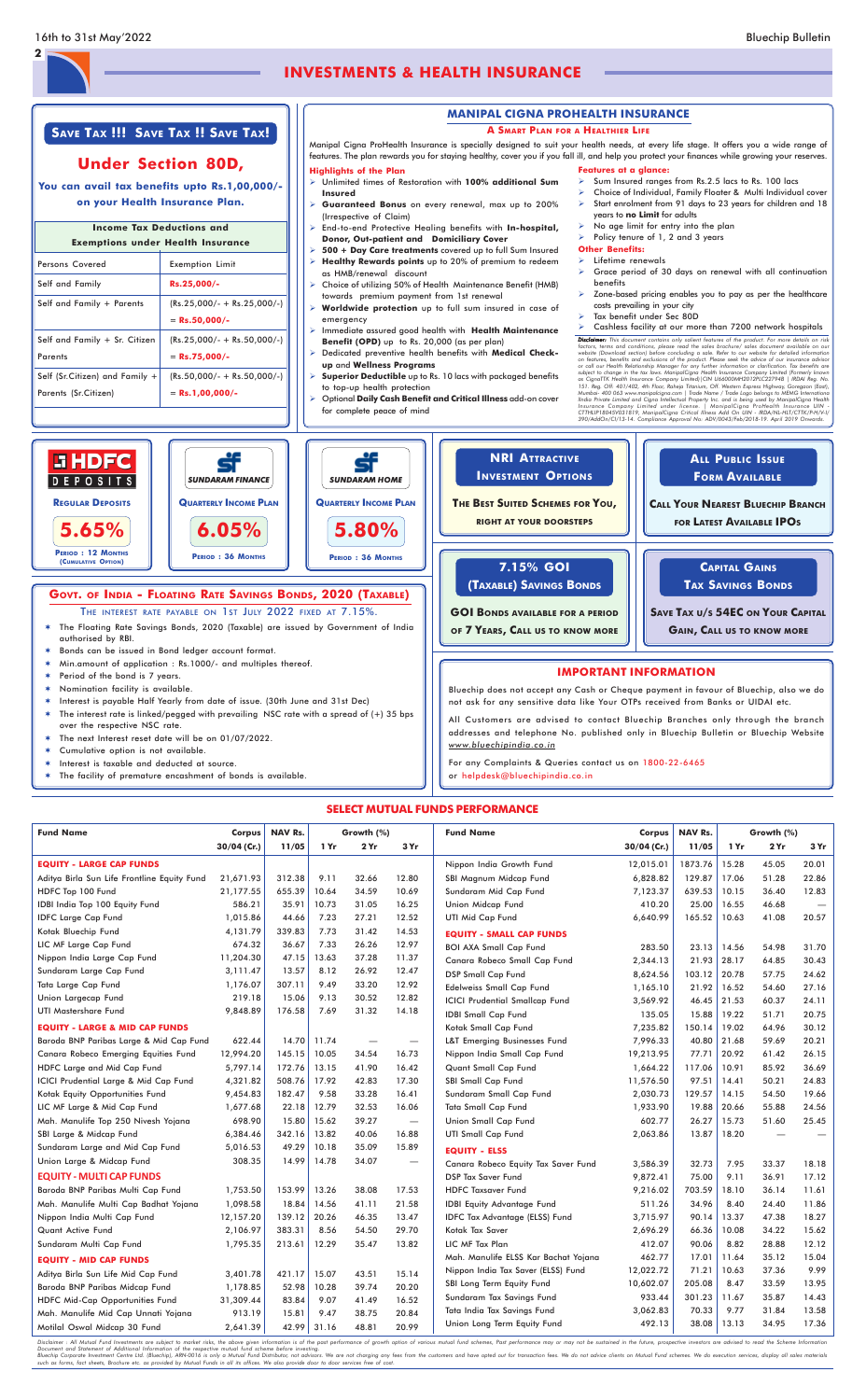#### **Key Features:**

- Guaranteed benefits Rest assured of the returns
- Tax benefits You may be eligible for tax benefits as per prevailing tax laws
- $\boxtimes$  Flexibility Guaranteed benefit as a lump sum or as regular income
- Optional Riders Enhance your protection coverage with rider options on payment of additional premium

#### **Important PPT / PT combinations providing Higher IRRs**

| PPT/PT<br>(in Yrs) | Income Period   Annual<br>(in Yrs) | Premium       | Income Payable<br>(% of AP) per Yr | <b>IRR</b> |
|--------------------|------------------------------------|---------------|------------------------------------|------------|
| 12/17              | 10                                 | 1,00,000 325% |                                    | 6.00%      |
| 12/17              | 12                                 | 1,00,000      | 290%                               | 6.09%      |
| 12/17              | 10                                 | 5.00.000 328% |                                    | 6.05%      |
| 12/17              | $12 \,$                            | 5.00.000 293% |                                    | 6.15%      |

. Risk cover starts from date of commencement of policy for all lives including minors. In case of a minor life, the policy will vest on the Life Assured on attainment of age 18 years

HDFC Life Insurance Company Limited ("HDFC Life"). CIN: L65110MH2000PLC128245. IRDAI Registration No. 101. Registered Office: 13th Floor, Lodha Excelus, Apollo Mills Compound, N. M. Joshi Marg, Mahalaxmi, Mumbai - 400 011.

PPT – Premium Payment Term, PT – Policy Term, IRR – Internal Rate of Return Above returns @ Age 5 to 50 years

#### **Benefits under the Plan:**

- $\boxtimes$  Guaranteed benefits Rest assured of the returns
- $\boxtimes$  Tax benefits You may be eligible for tax benefits as per prevailing tax laws
- $\boxtimes$  Flexibility Guaranteed benefit as a lump sum or as regular income
- Life Long Income Option Guaranteed Income till age 99 Years
- $\boxtimes$  Optional Riders Enhance your protection coverage with rider options on payment of additional premium

**Maturity Benefits:** This option pays you a maturity benefit in the form of Guaranteed Income for fixed term of 10 or 12 years upon payment of all due premiums and life assured surviving the policy term.

On the maturity date, you shall have an option to receive the Guaranteed Sum Assured on Maturity, which under this option, shall be the present value of future payouts, discounted at a rate of 9% p.a.

On death of the Life Assured during the Payout Period, the nominee shall continue receiving Guaranteed Income as per Income Payout Frequency & benefit option chosen till the end of Payout Period.

**Death Benefit :** In case of death of Life Assured during the policy term, the death benefit equal to Sum Assured on Death shall be payable to the nominee.

Sum Assured on Death is the highest of: a) 10 times the Annualized Premium, or b) 105% of Total Premiums paid, or c) Premiums paid accumulated at an interest of 5% p.a. compounded annually, or d) Guaranteed Sum Assured on Maturity, or e) an absolute amount assured to be paid on death, which is equal to the Sum Assured

#### **Eligibility:**

| Min. & Max. Age at Entry   | : 5 <sup>1</sup> Years & 60 Yrs Last Birthday                    |
|----------------------------|------------------------------------------------------------------|
| Min & Max. Age at Maturity | : 18 Yrs & 73 Yrs Last Birthday                                  |
| Minimum Premium            | : Annual: Rs.30,000/-, Half                                      |
|                            | Yearly: Rs.15,000/-, Quarterly: Rs. 7,500/-, Monthly: Rs.2,500/- |
| Maximum Premium            | : No limit, subject to Board                                     |
|                            | <b>Approved Underwriting Policy</b>                              |

A plan that offers guaranteed returns for you and your family. **GUARANTEED INCOME OPTION**

A plan that offers Lifetime Guaranteed Returns to you and your family

#### **Key Features:**

| Premium<br>Paying Term                                            | Policy Term                                                                                           | Payout Period                                                                                                                                  |
|-------------------------------------------------------------------|-------------------------------------------------------------------------------------------------------|------------------------------------------------------------------------------------------------------------------------------------------------|
| 7 Years<br>8 Years<br>9 Years<br>10 Years<br>11 Years<br>12 Years | 7 to 12 Years<br>8 to 13 Years<br>9 to 14 Years<br>10 to 15 Years<br>11 to 16 Years<br>12 to 17 Years | Maturity benefit paid as a<br>guaranteed income for a<br>Fixed term of 10 or 12 years<br>starting from (Policy Term +<br>1)th year in arrears. |

#### **Benefit Under the plan:**

**Maturity Benefit:** This option offers a benefit of a guaranteed income up to age 99 years and a return of premium at the end of payout period upon payment of all due premiums and life assured surviving the policy term.

Min. & Max. Age at Entry : 5<sup>1</sup> Years & 60 Yrs Last Birthday Min. & Max. Age at Maturity : 18 Yrs & 71 Yrs Last Birthday Minimum Premium : Annual: Rs.30,000/-, Half Yearly: Rs.15,000/-, Quarterly: Rs. 7500/-, Monthly: Rs.2,500/- Maximum Premium : No limit, subject to Board

| Premium      | Guaranteed Income ^ Payable each year |                            |  |  |  |  |
|--------------|---------------------------------------|----------------------------|--|--|--|--|
| Payment Term | during the payout period <sup>#</sup> |                            |  |  |  |  |
|              | Policy Term                           | Entry Ages: 50 to 60 Years |  |  |  |  |
| 5 Years      | 6 Years                               | 31.75% of AP               |  |  |  |  |
| 6 Years      | 7 Years                               | $41\%$ of AP               |  |  |  |  |
| 10 Years     | 11 Years                              | 91% of AP                  |  |  |  |  |
| 12 Years     | 13 Years                              | 121% of AP                 |  |  |  |  |

^An additional income is payable in case of higher premium amount, please refer to the Enhanced Benefit for High Premium Policies

# Payout period is 99 minus age of Life Insured as at end of policy term

On the maturity date, you shall have an option to receive the Guaranteed Sum Assured on Maturity, which under this option, shall be the present value of future payouts, discounted at a rate of 9% p.a.

On death of the Life Assured during the Payout Period, the nominee shall continue receiving Guaranteed Income as per Income Payout Frequency & benefit option chosen till the end of Payout Period.

**Death Benefit :** In case of death of Life Assured during the policy term, the death benefit equal to Sum Assured on Death shall be payable to the nominee.

Sum Assured on Death is the highest of: a) 10 times the Annualized Premium, or b)105% of Total Premiums paid, or c) Premiums paid accumulated at an interest of 5% p.a. compounded annually, or d) Guaranteed Sum Assured on Maturity, or e) an absolute amount assured to be paid on death, which is equal to the Sum Assured

#### **Eligibility:**

|    | Min & Max. Age at Entry    | : 50 Yrs & 60 Yrs Last Birthday |
|----|----------------------------|---------------------------------|
|    | Min & Max. Age at Maturity | : 56 Yrs & 71 Yrs Last Birthday |
|    | Minimum Premium            | : Annual: Rs.30,000/-,          |
|    |                            | Half Yearly: Rs.15,000/-,       |
|    |                            | Quarterly: Rs. 7,500/-,         |
|    |                            | Monthly: Rs.2,500/-             |
|    | Maximum Premium            | : No limit, subject to Board    |
| e. |                            | Approved Underwriting Policy    |
|    |                            |                                 |
|    |                            |                                 |

Life Insurance Cover\*\* - for financial security of your family

©ICICI Prudential Lifelnsurance Co. Ltd. All rights reserved. Registered with Insurance Regulatory & Development Authority of India (IRDAI)<br>as Lifelnsurance Company. Regn. No. 105. CIN: L66010MH2000PLC127837. Reg. Off.: IC Monday to Saturday (except national holidays). Member of the Life Insurance Council. For more details on the risk factors, term and<br>conditions please read the product brochure carefully before concluding the sale. Trade Lo Ltd & Prudential IP services Ltd and used by ICICI Prudential Life Insurance Company Ltd under license. ICICI Pru Guara Tomorrow (Long-term). Form No.:E32.UIN:105N185V03.AdvtNo.:L/II/4970/2021-22. **BEWARE OF SUSPICIOUS PHONE**<br>**CALLS AND FICTITIOUS / FRAUDULENT OFFERS** IRDAI is not involved in activities like selling insurance policies, anno *bonus or investment of premiums. Public receiving such phone calls are requested to lodge a police complaint.*

#### **LONG TERM INCOME OPTION**

**Disclaimer:** \*\* Life insurance cover is the benefit payable on death of the life assured during the policy term. \*\*\*Guaranteed benefits are payable subject to all due premiums being paid. Conditions Apply \*\*\*\*Tax benefits may be available as per prevailing tax laws.<br>Tax benefits under the policy are subject to prevailing conditions and provisions of the In *and Cesses, if any, will be charged extra as per applicable rates. The tax laws are subject to amendments made thereto from time to time. Please consult your tax advisor for details, before acting on above.*

A plan that offers Long Term Guaranteed Returns to you and your family

#### **Key Features:**

- Guaranteed benefits Rest assured of the returns
- Tax benefits You may be eligible for tax benefits as per prevailing tax laws
- Flexibility Guaranteed benefit as a lump sum or as regular income
- Long Term Income Option Guaranteed Income for a Fixed term of 25 to 30 years
- $\boxtimes$  Optional Riders Enhance your protection coverage with rider options on payment of additional premium

#### **Important PPT / PT combinations providing Higher IRRs**

| Premium<br>Paying Term                                                                  | Policy Term                                                                                                                             | Payout Period                                                                                                                                     |
|-----------------------------------------------------------------------------------------|-----------------------------------------------------------------------------------------------------------------------------------------|---------------------------------------------------------------------------------------------------------------------------------------------------|
| 5 Years<br>6 Years<br>7 Years<br>8 Years<br>9 Years<br>10 Years<br>11 Years<br>12 Years | 5 to 10 Years<br>6 to 11 Years<br>7 to 10 Years<br>8 to 11 Years<br>9 to 11 Years<br>10 to 12 Years<br>11 to 12 Years<br>12 to 13 Years | Maturity benefit paid as a<br>quaranteed income for a<br>Fixed term of 25 or 30 years<br>starting from (Policy Term $+$<br>1) th year in arrears. |

| Income Period | Annual   | Income Payable   | <b>IRR</b> |
|---------------|----------|------------------|------------|
|               |          |                  |            |
| (in Yrs)      | Premium  | (% of AP) per Yr |            |
| 25            | 1.00.000 | 110%             | 6.23%      |
| 30            | 1.00.000 | 108.50%          | 6.30%      |
| 25            | 1.00.000 | 121%             | 6.11%      |
| 30            | 1,00,000 | 119.25%          | 6.18%      |
| 25            | 5.00.000 | 112.50%          | 6.33%      |
| 30            | 5,00,000 | 111%             | 6.41%      |
| 25            | 5,00,000 | 124%             | 6.23%      |
| 30            | 5,00,000 | 122.25%          | 6.29%      |
|               |          |                  |            |

PPT – Premium Payment Term, PT – Policy Term, IRR – Internal Rate of Return Above returns @ Age 5 to 50 years

#### **Benefit Under the plan:**

**Maturity Benefit:** This option offers a benefit of guaranteed income for fixed term of 25 or 30 years and a return of premium at the end of payout period upon payment of all due premiums and life assured surviving the policy term.

On the maturity date, you shall have an option to receive the Guaranteed Sum Assured on Maturity, which under this option, shall be the present value of future payouts, discounted at a rate of 9% p.a. On death of the Life Assured during the Payout Period, the nominee shall continue receiving Guaranteed Income as per Income Payout Frequency & benefit option chosen till the end of Payout Period.

**Death Benefit :** In case of death of Life Assured during the policy term, the death benefit equal to Sum Assured on Death shall be payable to the nominee.

Sum Assured on Death is the highest of: a) 10 times the Annualized Premium, or b)105% of Total Premiums paid, or c) Premiums paid accumulated at an interest of 5% p.a. compounded annually, or d) Guaranteed Sum Assured on Maturity, or e) an absolute amount assured to be paid on death, which is equal to the Sum Assured

#### **Eligibility:**

Approved Underwriting Policy

1. Risk cover starts from date of commencement of policy for all lives including minors. In case of a minor life, the policy will vest on the Life Assured on attainment of age 18 years

#### **LIFE LONG INCOME OPTION**

## **HDFC LIFE SANCHAY PLUS**

#### **A NON-PARTICIPATING, NON-LINKED SAVINGS INSURANCE PLAN**

It is protection and savings oriented life insurance plan provide financial protection to your family along with guaranteed benefits.

#### **Key Benefits –**

Guaranteed\*\*\* income - to help you save for your goals

\*\*\* Conditions apply

#### **Benefits under the Plan:**

#### **Plan Option 1:Income:**

Under this plan option,

- ♦ You pay premiums for a certain period of time
- ♦ One year after the completion of premium payment term, you get Guaranteed Income at the end of every month/year for a certain period

Details of the premium payment term and the Income Period as per the table below:

| Premium Payment Term | You get Guaranteed Income  | You can get Guaranteed Income |
|----------------------|----------------------------|-------------------------------|
| 7 Years              | 15 or 20 or 25 or 30 years | End of 9 <sup>th</sup> Year   |
| 10 Years             |                            | End of 12 <sup>th</sup> Year  |

#### **Guaranteed Income Benefit** \*\*\***(Survival Benefit):**

Once you pay all your premiums, depending on the premium payment term and the Income Period selected by you, you will receive a Guaranteed Income upon survival on the date of each income payment.

**Life Insurance Benefit (Death Benefit):** If the person whose life is covered by this policy (known as the Life Assured) passes away, during the term of the policy, the insurance cover amount will be paid out as a lump sum to the person specified (known as the Claimant) in the policy.

*Life Insurance Benefit is highest of:*

- a. 10 X Annualized Premium
- b. 105% of Total Premiums Paid up to the date of death
- c. Annual Guaranteed Income X Death Benefit factor for Guaranteed Income

**Plan Option 2: Income with 110% ROP -** Receive Guaranteed Income for a certain period in arrears/ at the end of every month / year. Additionally, along with the last income instalment, you will get 110% of Total Premiums paid by you (Maturity Benefit) at the end of the policy term.

#### **ICICI PRU GUARANTEED INCOME FOR TOMORROW (LONG-TERM)**

#### **A PROTECTION AND SAVINGS ORIENTED LIFE INSURANCE PLAN**

**Life Insurance Benefit (Death Benefit):** If the person whose life is covered by this policy (known as the Life Assured) passes away, during the term of the policy, the insurance cover amount will be paid out as a lump sum to the person specified (known as the Claimant) in the policy. *Life Insurance Benefit is highest of:*

a. 10 X Annualized Premium

b. 105% of Total Premiums Paid up to the date of death

c. Annual Guaranteed Income X Death Benefit factor for Guaranteed Income + Maturity Benefit X Death Benefit factor for Maturity Benefit

**Tax benefits**\*\*\*\***-** may be applicable on premiums paid and benefits received as per the prevailing tax laws

#### **Basic Eligibility:**

| Minimum Age at Entry                 | $: 0$ Years           |                                                |
|--------------------------------------|-----------------------|------------------------------------------------|
| Maximum Age at Entry                 | $: 60$ Years          |                                                |
| Income Period $\hat{}$               | : $15,20,25,30$ Years |                                                |
| Minimum Annual Premium               | : $Rs. 30,000/-$      |                                                |
| Maximum Annual Premium               | : Unlimited           |                                                |
| Premium Payment Mode                 |                       | : Annual, Half-Yearly, Monthly                 |
| Income Option                        |                       | : PPT $-7$ Yrs, Policy Term $-23,28,33,38$ Yrs |
|                                      |                       | PPT - 10 Yrs, Policy Term - 26,31,36,41 Yrs    |
| Income with $110\%$ ROP <sup>#</sup> |                       | : PPT - 7 Yrs, Policy Term - 23,28,33,38 Yrs   |
|                                      |                       | PPT - 10 Yrs, Policy Term - 26,31,36,41 Yrs    |

^Income Period starts one year after the completion of premium payment term and is included in the policy term #ROP: Return of premium

**3**

## **LIFE INSURANCE**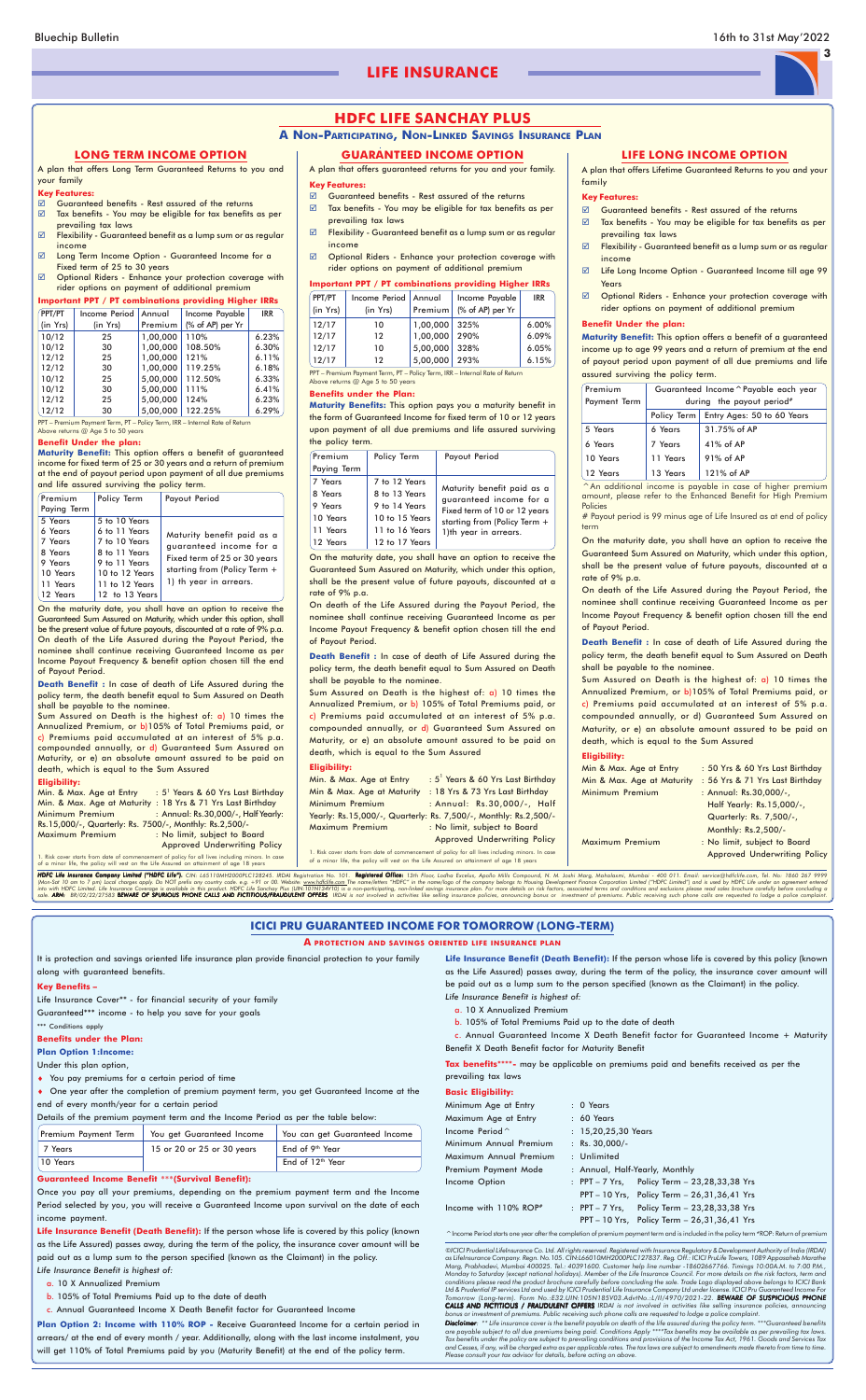#### **BAJAJ ALLIANZ LIFE ASSURED WEALTH GOAL**

*Disclaimers: Risk Factors and Warning Statements: Bajaj Allianz Life Insurance Company Limited and Bajaj Allianz Life Assured Wealth* Goal are the names of the company and the product respectively and do not in any way indicate the quality of the product and its future<br>prospects or returns. For more details on risk factors, terms and conditions please re *on www.bajajallianzlife.com) carefully before concluding a sale. Bajaj Allianz Life Assured Wealth Goal is A Non linked, Non-*Participating, Individual, Life Insurance Savings Plan. Regd. Office Address: Bajaj Allianz House, Airport Road, Yerawada, Pune -<br>411006, Reg. No.: 116, CIN : U66010PN2001PLC015959, Call us on toll free No.: 18 *customercare@bajajallianz.co.in, Fax No: 02066026789, Bajaj Allianz Life Assured Wealth Goal (UIN: 116N170V02), The Logo* of Bajaj Allianz Life Insurance Co. Ltd. is provided on the basis of license given by Bajaj Finserv Ltd. to use its "Bajaj" Logo and Allianz<br>SE to use its "Allianz" logo. All charges/ taxes, as applicable, will be borne by

**A NON LINKED, NON-PARTICIPATING, INDIVIDUAL, LIFE INSURANCE SAVINGS PLAN WEALTH CREATION**

- Regular guaranteed Long term Income of 25 or 30 years
- Option of Return of Premiums (ROP) at the end of Income Period
- Option to Defer Income payouts by 0/1/2 years after the end of premium payment term
- Choice of Income Payout date
- > Income Benefit with Life Cover

#### > Tax Benefits

*or investment of Premiums· Public receiving such phone calls are requested to lodge a police complaint*

Pay Premium for (years) - 5, 7, 8, 10, 12 Deferment Period (years) - 0 / 1 / 2 Income Period (years) - 25 / 30

Bajaj Allianz Life Assured Wealth Goal, a non-participating, non-linked, life, individual life insurance, savings plan, is one such investment cum insurance plan that offers the assurance of lump sum on maturity.

#### **Key Features:**

Guaranteed Maturity Benefit

 $\triangleright$  Tax Benefits

**Maturity Benefits :** Guaranteed Maturity Benefit (GMB) will be a percentage of total premiums\* paid. **Death Benefit:**

**For Limited/ Regular Pay option:**

The Death benefit will be higher of

a. Sum Assured on Death#, or

b. 105% of total premiums\* paid as on date of death, or

c. The prevailing surrender value

- Guaranteed increasing income
- Return of Premiums (ROP) at the end of Income Period
- $\triangleright$  Income benefit with life cover
- **Choice of income payout date**

## > Tax Benefits

*\*Total Premium is (the sum of all premiums paid under the policy) is total of all the premiums received, exclusive of extra premium, rider premium and GST & /any other applicable tax levied, subject to changes in tax laws*

**STEP Up Income -** Regular guaranteed payouts increase by @10% of 1st instalment of Regular guaranteed payout every five years during the Income Period Pay Premium for (years) - 5, 7, 8, 10, 12

*#Sum Assured on Death is higher of the Sum Assured or 10 times of Annualised Premium.*

#### **Eligibility Criteria :**

**Income Benefit :** Regular guaranteed payouts increase by @10% of 1st instalment of Regular guaranteed payout every five years during the Income Period.

| Premium        | Policy Term     | Min/Max.     | Min/Max.        | Min/Max.             |
|----------------|-----------------|--------------|-----------------|----------------------|
| Payment Term   | $(PT)$ (in yrs) | Age at Entry | Age at Maturity | Premium (Rs)         |
| (PPT) (in Yrs) |                 | (yrs)        | (yrs)           |                      |
| 5/8/10/12      | 10/15/20/25/30  | $0$ to $65$  | 18 to 75        | $12,000$ to no limit |

*All ages mentioned above are age as on last birthday.*

**Tax Benefits:** As per applicable tax laws as amended from time to time.

#### **SECOND INCOME**

#### **Key Features:**

**Second Income -**

**Income Benefits :** Receive regular guaranteed payouts as a percentage of Annualized Premium during the Income Period.

**Maturity Benefits :** On maturity, you will receive,

- ♦ Sum of all premiums paid (if opted), plus
- ♦ Last regular guaranteed payout

#### **Death Benefit:**

a. Sum Assured on Death#, or

- b. 105% of total premiums\* paid as on date of death or
- c. The prevailing surrender value

*\*Total Premium is (the sum of all premiums paid under the policy) is total of all the premiums received, exclusive of extra premium, rider premium and GST & /any other applicable tax levied, subject to changes in tax laws*

*#Sum Assured on Death is higher of the Sum Assured or 10 times of Annualised Premium.*

Disclaimers: Kotak Fortune Maximiser UIN: 107N125V01, Form No: N125. This is a savings-cum-protection oriented *participating endowment plan. For sub-standard lives, extra premium may be charged based on Kotak Life Insurance'sunder writing policy. For more details on risk factors, terms and conditions please read sales brochure care fully before concluding a sale. #Where Sum Assured on death is HIGHEST of: (1)11 times of Annualised Premium (including extra premium, if any) OR (2) Basic Sum Assured, which is the guaranteed maturity benefit OR (3) 105% of all premiums paid (including extra premium, if any) till the date of death. Annualised Premium is the premium payable in a policy year, excluding Goods and ServicesTax,Cess,rider premium, under writing extra premiums and loadings for modal premium, if any. #The life cover for Spouse shall cease on the policy anniversary following attainment of age of 85 years or end of the Policy Term, whichever is earlier. In case the policy anniversary coincides with the date of birth of the Spouse, the life cover will cease on the date of attainment of age of 85 years or end of the Policy Term, which ever is earlier. \*Please note that Bonuses are NOT guaranteed and may be as declared by the Company from time to time. Benefits under this plan* are dependent upon the performance of the participating Funds. **Kotak Mahindra Life Insurance Company Ltd.** Regn. No.:<br>107, CIN: U66030MH2000PLC128503, Regd. Office: 2<sup>nd</sup> Floor, Plot # C- 12, G- Block, BKC, Bandra (E), M *Website: https://www.kotaklife.com| WhatsApp: 9321003007 | Toll Free No. – 1800 209 8800 | Ref. No. KLI/21- 22/P-NL/1303 BEWARE OF SPURIOUS PHONE CALLS AND FICTIOUS/FRADULENT OFFERS IRDAI is not involved in activities like selling insurance policies, announcing bonus or investment of premiums. Public receiving such phone calls are requested to lodge a police complaint.*

#### **Eligibility Criteria:**

| Premium        | Policy Term     | Income Period | Min/Max.     | Min/Max.       | Min/Max.  |
|----------------|-----------------|---------------|--------------|----------------|-----------|
| Payment Term   | $(PT)$ (in yrs) | (in yrs)      | Age at Entry | Age at         | Premium   |
| (PPT) (in Yrs) |                 |               | (yrs)        | Maturity (yrs) | (Rs)      |
| 5              | 30 to 44        | 25/30         | 5 to 50      | 35 to 99       | 30,000 to |
| 7/8/10/12      |                 |               | 5 to 60      |                | no limit  |

*Policy Term = Premium Payment Term + Income period + Deferment period*

#### **STEP UP INCOME**

#### **Key Features:**

Deferment Period (years) - 0

Income Period (years) - 20

a) Sum Assured on death#; PLUS b) Accrued Paid-Up Additions (if any); PLUS c) Interim Bonus (if declared) PLUS d) Terminal Bonus (if declared);

Death Benefit as mentioned above PLUS Waiver of Future Premiums w.r.t Spouse PLUS Policy continues with Life Cover of Spouse till end of Policy Term or attainment of age 85 years, whichever is earlier<sup>\$</sup>.

**Maturity Benefit :** On maturity, you will receive sum of all premiums paid, plus last instalment of regular guaranteed payout.

**Death Benefit :** The Death benefit will be higher of

a. Sum Assured on Death#, or

b. 105% of total premiums\* paid as on date of death or

c. The prevailing surrender value

*\*Total Premium is (the sum of all premiums paid under the policy) is total of all the premiums received, exclusive of extra premium, rider premium and GST & /any other applicable tax levied, subject to changes in tax laws*

*#Sum Assured on Death is higher of the Sum Assured or 10 times of Annualised Premium.*

#### **Eligibility Criteria :**

| Premium        | Policy Term     | Income Period | Min/Max.     | Min/Max.       | Min/Max.  |  |
|----------------|-----------------|---------------|--------------|----------------|-----------|--|
| Payment Term   | $(PT)$ (in yrs) | (in yrs)      | Age at Entry | Age at         | Premium   |  |
| (PPT) (in Yrs) |                 |               | (vrs)        | Maturity (yrs) | (Rs)      |  |
| 5              | 25 to 32        | 20            | 5 to 50      | 30 to 92       | 30,000 to |  |
| 7/8/10/12      |                 |               | 5 to 60      |                | no limit  |  |

*Policy Term = Premium Payment Term + Income period + Deferment period*

Kotak Life proudly presents **"Kotak Fortune Maximiser – Life Goal Maximiser Option",** a limited pay participating endowment plan, which can be customized as per your requirement to help you plan for a better future through multiple plan, payout options.

#### **Key Features**

- Multiple Bonus Payout Options
- > Long Life Cover
- > Spouse Cover
- Enhanced Sum Assured for Female Life

#### **Multiple Bonus\* Payout Options available:**

**Cash Bonus (Immediate Payout) :** Under this option, the Cash Bonus (if declared) will be payable to you on a monthly OR yearly basis (as opted for). The monthly / yearly bonus will be payable, starting from the end of 13<sup>th</sup> policy month / first policy year, till the end of policy term, or on death or on surrender (if any), provided the premium due on the first policy anniversary is paid and the policy is inforce

**Cash Bonus (Deferred Payout) :** Under this option, you will have the flexibility to choose a tenure post which you would like to receive the Cash Bonus.This is called the Deferment Period. You can choose 5 / 7 / 10 years as Deferment Period. During this period, Cash Bonus shall not be payable. P**aid-Up Additions:** Under this option, the Cash Bonus (if declared) will be utilized to purchase additional Sum Assured in the form of Paid-Up Additions, throughout the policy term. Paid-Up Additions shall be payable on Death or Maturity OR you will have the flexibility of encashing the Cash Value of accrued Paid-Up Additions subject to terms & conditions.

#### **Benefits Under the plan:**

#### **Death Benefit :**

1. Policies where Cash Bonus is opted (Immediate & Deferred Payout)

a) Sum Assured on death#PLUS b) Interim Bonus (if declared) PLUS c) Terminal Bonus (if declared)

2. Policies where Paid-Up Additions is opted

- 3) Death Benefit in case Spouse Cover
	- Death of Primary Life Insured (**Prior to Spouse)**

#### Death of Spouse **(Prior to Primary LifeInsured)**

Sum Assured on death for Spouse PLUS Policy continues with all Benefits for Primary Life Insured (provided premiums are being paid)

#### **Maturity Benefit :**

1. Under **Cash Bonus (Immediate & Deferred) Payout Option**, the Maturity Benefit payable shall be: a) Basic Sum Assured PLUS b) Cash Bonus (if declared) PLUS c) Terminal bonus (if declared) 2. Under Paid-Up Addition Option, the Maturity Benefit payable shall be:a) Basic Sum Assured PLUS b) Cash Bonus (if declared) PLUS c) Accrued Paid-up Addition (if available) PLUS d) Terminal bonus (if declared)

**Tax Benefit:** You may avail of tax benefits as specified under the Income Tax Act, 1961. Tax benefits are subject to change as per tax laws. You are advised to consult your Tax Advisor for details. Goods and Services Tax and Cess as applicable shall be levied over and above premium amount as per applicable tax laws.

#### **Eligibility:**

| Entry Age of Life Insured    | Min: 0 years (90 days)                                             |
|------------------------------|--------------------------------------------------------------------|
| (as on last birthday)        | Max: 50 years - 6 & 15 pay, 55 years - 8 / 10 & 12 pay             |
| Maturity Age of Life Insured | 85 yrs for Primary Life Insured                                    |
| (as on last birthday)        | In case Spouse Cover is availed: 85 years or Age at Maturity       |
|                              | whichever is lower (for Spouse)                                    |
| Policy Term                  | 85 years less Entry Age of Life Insured (Primary Life Insured in   |
|                              | case Spouse Cover option is chosen)                                |
| <b>Basic Sum Assured</b>     | Basic Sum Assured is the Guaranteed Maturity Benefit to be payable |
|                              | on death or maturity.                                              |
|                              | Basic Sum Assured shall depend upon the Age, Gender, Policy        |
|                              | Term, Premium Payment Term, Premium Amount & Bonus Payout          |
|                              | Options chosen.                                                    |
| Premium                      | Min: 6 & 8 Pay: Rs. 48,000/-, 10 /12 & 15 Pay: Rs. 36,000/-        |
|                              | Max: No Limit                                                      |
| <b>PPT</b>                   | $6/8/10/12$ & 15 years                                             |
| PremiumPayment Mode          | Yearly, Half yearly, Quarterly and Monthly                         |
|                              |                                                                    |

#### **KOTAK FORTUNE MAXIMISER**

#### **A NON-LINKED, PARTICIPATING SAVINGS, LIFE INSURANCE PLAN**

## **LIFE INSURANCE**

**4**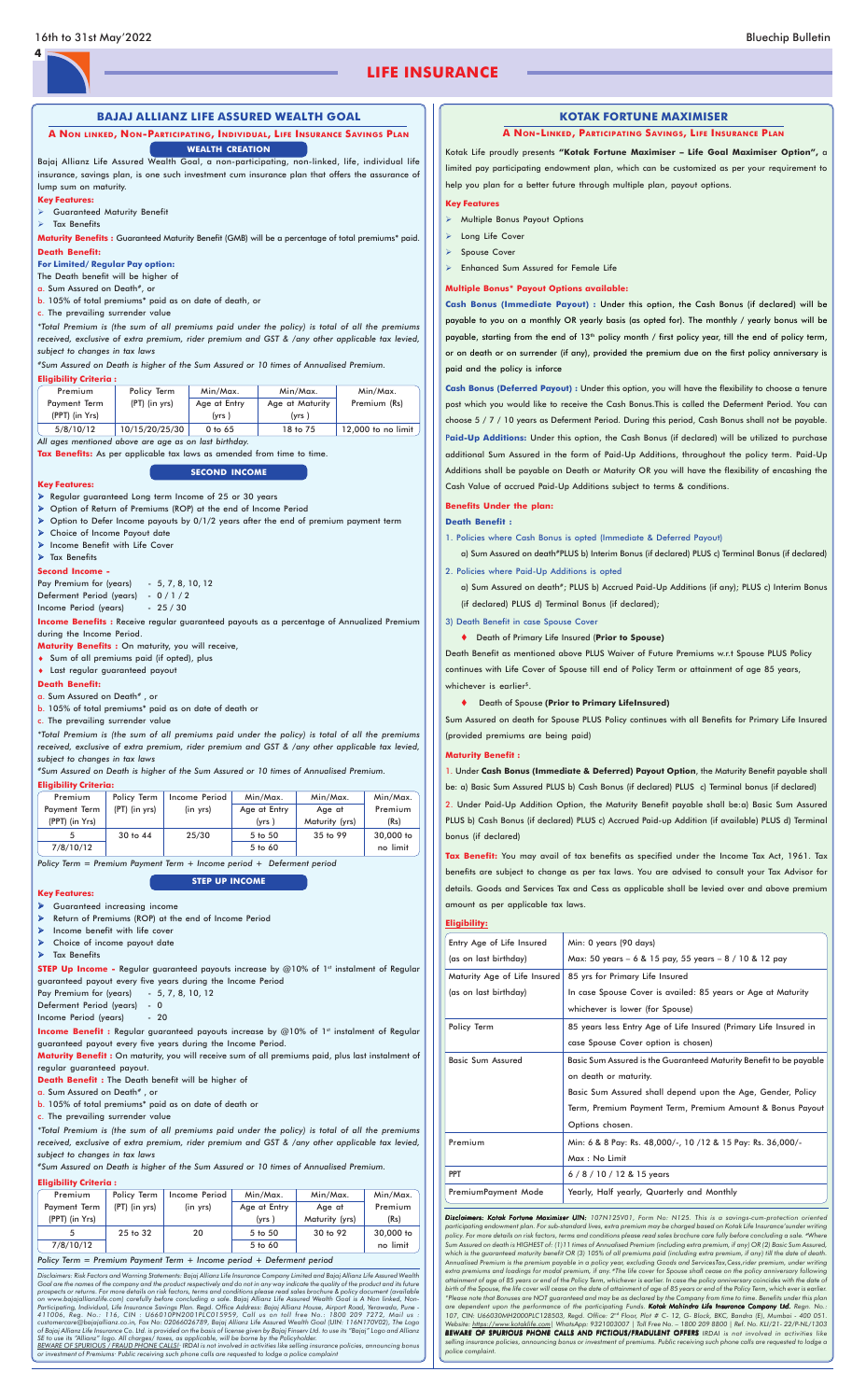

## **LIFE INSURANCE**

## **BLUECHIP OFFICES IN INDIA**

|                  | <b>ANDHRA PRADESH</b> |            |                             |          |     | Manikonda        |                |              |        | 040 - 2356 8931 / 2356 8941 | Baroda                    |                  |     |                             |          |       | <b>Electronic City</b> |             |         |     | 080 - 2960 0305 / 2960 0306 |          |       |
|------------------|-----------------------|------------|-----------------------------|----------|-----|------------------|----------------|--------------|--------|-----------------------------|---------------------------|------------------|-----|-----------------------------|----------|-------|------------------------|-------------|---------|-----|-----------------------------|----------|-------|
| Gaiuwaka         | 0891 -                |            | 254 5316 /                  | 254 5319 |     | Marredpally      |                | $040 - 2771$ |        | 0998 / 2771 1410            | Alkapuri                  | $0265 -$         |     | 232 3018 /                  | 232 3021 |       | Indira Nagar           |             |         |     | 080 - 2520 2939 / 2520 3739 |          |       |
| Guntur           | 0863                  | 663        | 2526 /                      | 224 0530 |     | Mehdhipatnam     |                | 040 - 2351   |        | 2034 / 2352 6356            | Vasna Road                | $0265 -$         | 225 | 4074 / 225 4075             |          |       | <b>Infantry Road</b>   |             |         |     | 080 - 4113 0952 / 2286 0704 |          |       |
| Kakinada         | 0884                  | 236        | 6943/                       | 236 6944 |     | Nacharam         | $040 -$        | 4020         |        | 1616 / 4020 1717            | Waghodia Road             | 0265             | 252 | 1820 /                      | 252 1821 |       | Jayanagar              |             |         |     | 080 - 2653 3751 / 2653 3752 |          |       |
| Madhurawada      | 0891 -                | 271        | 5316/                       | 272 5316 |     | Nagole           | $040 -$        | 2422 0316    |        |                             | Anand                     | $: 02692 -$      | 245 | 137/                        | 245      | - 138 | J.P. Nagar             |             |         |     | 080 - 2658 9699 / 2658 9499 |          |       |
| Nellore          | 0861                  | 234        | 0260/                       | 235 0260 |     | Nizampet         |                |              |        | 040 - 2956 1438 / 2956 1497 | Bharuch                   | 02642 -          | 249 | 121/                        | 249      | 122   | Kammanahalli           |             |         |     | 080 - 2580 5627 / 2580 5628 |          |       |
| Ongole           | 08592 -               | 282        | 065/                        | 282 075  |     | Pragathi Nagar   |                | 040 - 2389   |        | 0785 / 2389 0786            | Deesa                     | $: 02744 -$      | 225 | 622/                        | 225      | 722   | Kanakapura             |             |         |     | 080 - 2256 3003 / 2256 3013 |          |       |
| Rajahmundry      | 0883                  | 665        | 1987 /                      | 246 8601 |     | RTC 'X' Road     |                |              |        | 040 - 2764 5316 / 2766 5317 | Mehsana                   | $: 02762 -$      | 230 | 704 /                       | 230      | -706  | Kengeri                |             |         |     | 080 - 2848 5695 / 2848 5696 |          |       |
| Tanuku           | 08819                 | 225        | 377/                        | 225      | 388 | Secunderabad     |                |              |        | 040 - 6602 0300 / 2789 9116 | Navsari                   | $: 02637 -$      | 244 | 406/                        | 244      | - 407 | Koramangala            |             |         |     | 080 - 2553 3393 / 2553 3394 |          |       |
| Tirupathi        | 0877 -                | 225        | 0056 /                      | 225 0057 |     | Vanasthalipuram: |                | $040 - 2411$ |        | 0341 / 2412 5316            | Palanpur                  | $: 02742 -$      | 266 | 640/                        | 266      | 641   | Kumaraswamy Lyt:       |             |         |     | 080 - 2666 8150 / 2666 8152 |          |       |
| Vijayawada       | 0866 -                |            | 248 5316 /                  | 249 5316 |     | Karimnagar       | 0878 -         | 224          |        | 9910 / 224 9911             | Raikot                    | $0281 -$         |     | 246 5427 /                  | 246 5428 |       | Hesaraghatta           |             |         |     | 080 - 2839 7339 / 28397336  |          |       |
| Vishakapatnam    | 0891 -                | 666        | 6316/                       | 275 7755 |     | Kazipet          | 0870 -         | 243          |        | 4545 / 244 4747             | Kalol                     | 02764 -          | 225 | 801/                        | 225      | 802   | Malleswaram            |             |         |     | 080 - 2356 1500 / 2356 1501 |          |       |
|                  |                       |            |                             |          |     | Khammam          | 08742 -        | 235          | 316/   | 245 316                     | Indira Circle             | $0281 -$         | 257 | 5767 /                      | 257 5768 |       | Marathalli             |             | 080 -   |     | 4372 1083 / 4372 1085       |          |       |
|                  | <b>TELANGANA</b>      |            |                             |          |     | Nizamabad        | $: 08462 -$    | 235          | 316/   | 236 316                     | Surat                     | 0261             | 273 | 1402/                       | 273 1403 |       | R.R. Nagar             |             |         |     | 080 - 2860 3344 / 2860 3663 |          |       |
| <b>Hyderabad</b> |                       |            |                             |          |     | Sangareddy       |                |              |        | 8500195316 / 8500155316     | Bhatar Road               | 0261             |     | 223 3173 /                  | 223 3174 |       | Sanjay Nagar           |             |         |     | 080 - 2341 6703 / 2351 6703 |          |       |
| Ameerpet         |                       | 040 - 2341 | 8316 / 2341 8416            |          |     | Siddipet         | $: 08457 -$    | 230          |        | 316 / 231 316               | Vesu                      | $0261 -$         | 221 | 5063 / 221 5064             |          |       | R.T. Nagar             |             |         |     | 080 - 4115 6008 / 4115 6009 |          |       |
| Attapur          |                       | 040 - 2401 | 8316 / 2401 9316            |          |     | Warangal         | 0870 -         | 666          | 4436 / | 254 4058                    | Silvassa                  | $0260 -$         | 264 | 1230 /                      | 264 1231 |       | Rajajinagar            |             |         |     | 080 - 2332 4323 / 2332 4585 |          |       |
| Boduppal         | $040 -$               | 2720       | 5316 / 2720 5317            |          |     |                  |                |              |        |                             | Vapi                      | $0260 -$         |     | 246 0337 /                  | 246 5337 |       | Vijayanagar            |             |         |     | 080 - 2310 0101 / 2310 0104 |          |       |
| Champapet        |                       |            | 040 - 2407 5316 / 2407 6316 |          |     |                  | <b>GUJARAT</b> |              |        |                             |                           |                  |     |                             |          |       | Whitefield             |             | $080 -$ |     | 2845 7260 / 2845 7261       |          |       |
| Chandanagar      |                       |            | 040 - 2303 8755 / 2303 8756 |          |     | <b>Ahmedabad</b> |                |              |        |                             |                           | <b>KARNATAKA</b> |     |                             |          |       | Yelahanka              |             | $080 -$ |     | 2856 5346 / 2856 5347       |          |       |
| Dilsukh Nagar    |                       |            | 040 - 2405 6548 / 2405 6549 |          |     | Ashram Road      |                |              |        | 079 - 2658 5642 / 2568 5643 | <b>Bengaluru</b>          |                  |     |                             |          |       | Bagalkot               |             | 08354 - | 234 | 547/                        | 234      | 648   |
| Habsiguda        |                       | 040 - 4851 | 0508 / 4016 0522            |          |     | Bapunagar        |                | 079 - 2991   |        | 6380 / 2991 6381            | Banashankari              |                  |     | 080 - 2669 0288 / 2669 0319 |          |       | Ballari                | $: 08392 -$ |         | 254 | 615/                        | 254 652  |       |
| Hasthinapuram    |                       | 040 - 2988 | 2316 / 2988 3316            |          |     | Bopal            | $079 -$        | 2979         |        | 5590 / 2979 5591            | Bannerghatta              |                  |     | 080 - 2648 2880 / 2648 2881 |          |       | Belagavi               | 0831        |         | 246 | 3312/                       | 246 3313 |       |
| Himayat Nagar    |                       |            | 040 - 2339 5316 / 2322 1308 |          |     | Gandhi Nagar     | $079 -$        | 2324         |        | 2004 / 2324 2005            | Basavangudi               |                  |     | 080 - 2242 3777 / 2660 8777 |          |       | Bidar                  | 08482 -     |         | 229 | 227/                        | 229      | 228   |
| Kapra            |                       |            | 040 - 2713 0938 / 6655 5613 |          |     | Mani Nagar       |                |              |        | 079 - 2543 0026 / 2543 0062 | <b>Basaveshwara Ngr</b> : |                  |     | 080 - 2322 5533 / 4153 5692 |          |       | Chikkamaaalur          |             | 08262 - | 236 | 702 /                       | 235      | 702   |
| Kukatpalli       |                       |            | 040 - 2306 1646 / 4230 0905 |          |     | Motera           | 079 -          | 2750         |        | 7857 / 2750 7855            | <b>Bommanahalli</b>       |                  |     | 080 - 4093 5276 / 4093 5720 |          |       | Chitraduraa            | $: 08194 -$ |         | 222 | 669/                        | 222      | 449   |
| Malkajgiri       |                       |            | 040 - 2724 5316 / 2724 1677 |          |     | Satelite         |                |              |        | 079 - 2676 9024 / 2676 9025 | <b>BTM Layout</b>         |                  |     | 080 - 2678 3744 / 2678 3752 |          |       | Davangere              |             | 08192 - | 270 | 252/                        | 270      | - 253 |

#### **ABSL INSURANCE CHILD'S FUTURE ASSURED PLAN**

#### **A NON-LINKED NON–PARTICIPATING INDIVIDUAL LIFE INSURANCE SAVINGS PLAN**

**ABSLI Child's Future Assured Plan**, a life insurance savings plan, which offers Assured Benefits to take care of the important milestones in your child's life – Education and Marriage. You can plan to receive funds in future for your child's education or grand wedding.

#### **Key Benefits:**

- $\boxtimes$  The plan offers complete financial Security
- Flexibility to save for Child Education, Marriage or for both the life goals
- Worry free goal achievement through Policy Continuance Benefit
- $\boxtimes$  Flexibility to choose from various Pay term and Policy Terms
- Option to avail of Enhanced Insurance Cover
- $\boxtimes$  Option to enhance your risk cover with appropriate rider option

#### **Benefits Under the plan:**

#### ABSLI Child's Future Assured Plan offers you **Assured Benefits** to **fund your child's key milestones. Following options are available in Assured Benefits:**

 **Education Milestone Benefit:** Receive guaranteed annual Assured Benefit for your child's educational needs.The Assured benefit will be payable annually at the end of each year over the Education Milestone Benefit Period of 3, 6 or 9 years as opted by you.

|                     | Education Milestone Benefit payable at the end of the year |                 |     |     |     |     |                          |                 |     |
|---------------------|------------------------------------------------------------|-----------------|-----|-----|-----|-----|--------------------------|-----------------|-----|
| <b>Benefit Year</b> | 1st                                                        | 2 <sub>nd</sub> | 3rd | 4th | 5th | 6th | 7th                      | 8 <sup>th</sup> | 9th |
| 3 years             | 30%                                                        | 30%             | 40% | ٠   | -   |     | -                        | ۰               |     |
| 6 years             | 15%                                                        | 15%             | 15% | 15% | 25% | 25% | $\overline{\phantom{a}}$ | ۰               |     |
| 9<br>vears          | 10%                                                        | 10%             | 10% | 10% | 10% | 15% | 5%                       | 20%             | 20% |

 **Marriage Milestone Benefit :** Plan to get funds for your child's marriage anytime while your child's age is preferably between 24 to 32 years. This option will give you guaranteed lump-sum pay-out at the end of the policy term as chosen by you.

#### **Education and Marriage Milestones Benefits :**

Under this option both Education Milestone Benefit as well as for Marriage Milestone Benefit can be chosen. The Education Milestone Benefit will be paid as defined above on their respective due dates and the Marriage Milestone Benefit will be paid at the end of Policy Term.You will also have the choice to receive 100% or 150% or 200% of the Sum Assured asassured benefit for Marriage Milestone under this option.

■ Life Annuity with Return of Purchase Price on Death or in instalment on survival **Eligibility Criteria:**

#### **Assured Benefit Payment Term**

| Assured Benefit Payment Term                       | Minimum | Maximum                                     |
|----------------------------------------------------|---------|---------------------------------------------|
| <b>Education Milestone Benefit</b>                 | 8 years | 21 years                                    |
| Marriage Milestone Benefit                         | 8 years | 32 vears                                    |
| <b>Education &amp; Marriage Milestones Benefit</b> |         | As mentioned above for respective Milestone |

This benefit payment term should at least be 3 years higher than the Premium Payment Term.

 **Deferral of Assured Benefits:** You will have the flexibility to defer any of the Assured Benefit payment by 1, 2 or 3 years. We will enhance the deferred pay-out by 6.0% p.a.(or such other rate determined by ABSLI subject to prior approval from IRDAI from time to time). Once the pay-out is deferred, you cannot change it thereafter.

- **Loyalty Additions:** We will enhance each Assured Benefit payable to you, by 20% as Loyalty Addition at the end of Premium Payment Term, provided you have paid all due instalment premiums.
- **Maturity Benefit:** The Maturity Benefit shall be the amount of Assured Benefit payable at the end of the Policy Term.
- **Death Benefit :** In the event of death of the Life Insured during the Policy Term, Nominee will receive death benefit as below:
	- ♦ Assured Benefits as per the option chosen by you shall be paid on their respective due dates; plus
	- ♦ Any excess amount of Sum Assured on Death over the discounted value of the Assured Benefits payable in future will be paid immediately as lump-sum
	- ♦ All future instalment premiums shall be waived off
	- Alternatively, Nominee can also opt for immediate payment of death benefit. In this case, higher of Sum Assured on Death or discounted value of all future Assured Benefits, discounted @ 8% per annum, will be paid in lump sum and the policy will be terminated. Where, "Sum Assured on Death" during the entire Policy Term is the maximum of 10 times the Annualized Premium or 105% of Total Premiums paid.
- **Enhanced Insurance Cover:** At inception you can also opt for Enhanced Insurance Cover equal to 50% or 100% or 200% of the sum assured, by payingan additional premium.
- **Tax Benefit:** You may avail of tax benefits as specified under the Income Tax Act, 1961. Tax benefits are subject to change as per tax laws.

#### **Eligibility:**

| Life Insured Entry Age                   | Minimum: 18 Years, Maximum: 65 Years;            |            |          |  |  |  |  |
|------------------------------------------|--------------------------------------------------|------------|----------|--|--|--|--|
|                                          | (50 years if Enhanced Insurance cover is chosen) |            |          |  |  |  |  |
| Plan options :                           | PТ                                               | <b>PPT</b> | Max. PPT |  |  |  |  |
| Education Milestone Benefit              | 10 to 29 years                                   | 5 Yrs      | 12 Years |  |  |  |  |
| Marriage Milestone Benefit               | 8 to 32 years                                    | 5 Yrs      |          |  |  |  |  |
| Education and Marriage Milestone Benefit | 11 to 32 years                                   | 6 Yrs      |          |  |  |  |  |
| Payment Mode                             | Annual, Semi Annual, Quarterly, Monthly          |            |          |  |  |  |  |
| Minimum Annualized Premium               | Rs.30,000/-                                      |            |          |  |  |  |  |
| Sum Assured                              | Min.: Rs.4,00,000/-, Max.: No Limit              |            |          |  |  |  |  |
| Payment Mode                             | Annual, Semi Annual, Quarterly, Monthly          |            |          |  |  |  |  |
| Enhanced insurance Cover (Optional)      | 50%, 100% or 200% of Sum Assured                 |            |          |  |  |  |  |
|                                          |                                                  |            |          |  |  |  |  |

Disclaimers: "The Trade Logo "Aditya Birla Capital" Displayed Above Is Owned By ADITYA BIRLA MANAGEMENT CORPORATIONPRIVATE LIMITED (Trademark Owner) And Used By ADITYA BIRLA SUN LIFE INSURANCE COMPANY LIMITED (ABSLI) under Aditya Birla Sun Life Insurance Company Limited (Formerly Birla Sun Life Insurance Company Limited) Registered Office: One Indiabulls Centre, Tower 1, 16th Floor, Jupiter Mill Compound, 841, Senapati ssBapat Marg, Elphinst

It is a Non-Linked, Non-Participating, Individual, Savings Deferred Annuity Plan which provides a shorter pay commitment (5, 6,7,8,9 or 10 years), but also gives you the benefit of a lifetime of assured annuity income. You get to choose from 5 different annuity options as you safeguard your retirement years with yearly, half yearly, quarterly or monthly annuity. The return of purchase price options ensure that you and your loved ones are taken care of in case of death or even in diagnosis of critical illnesses. You can choose to buy the annuity just for your retirement years under the single life or even choose to protect your loved ones with the joint life option in the policy.

#### **Key Features:**

- $\overline{\boxtimes}$  Limited Payments Lifetime Annuity Income
- 5 Annuity Options available
- **Extend Plan benefits to your partner with Joint Life option**
- Flexible Pay-outs

#### **Annuity Options available under this plan:**

- Life Annuity
- $\nabla$  Life Increasing Annuity
- Life Annuity with Return of Purchase Price on Death
- Life Annuity with Return of Purchase Price on Death or on Critical Illness (CI)

| Age Entry           | : Min. $-45$ Yrs.& Max. $-80$ Yrs.                                             |
|---------------------|--------------------------------------------------------------------------------|
| Premium             | : Min. - Rs.50.000/- & Max. - No Limit                                         |
| Premium Paying Term | : Limited Premium: $5/6/7/8/9/10$ Years                                        |
| Policy Term         | : Whole Life Plan                                                              |
|                     | Mode & Minimum Annuity Amt. :  Yearly - Rs.12,000/-, Half Yearly - Rs.6,000/-, |
|                     |                                                                                |

Quarterly - Rs.3,000/-, Monthly - Rs.1,000/-

**Disclaimer:** IndiaFirst Life Insurance Company Limited, IRDAI Regn No.143, CIN: U66010MH2008PLC183679, Address: 12th & 13th floor, North<br>Tower, Building 4, Nesco IT Park, Nesco Centre, Western Express Highway, Goregoon (E

#### **INDIA FIRST LIFE GUARANTEED PENSION PLAN**

#### **A NON-LINKED, NON-PARTICIPATING, INDIVIDUAL, SAVINGS DEFERRED ANNUITY PLAN**

#### **OUR RECENTLY OPENED OFFICES ACROSS INDIA**

|                  | Karumandapam : No. 2, Shop No. 9 & 10, Ground Floor, Valanar Complex, Sri Ram Nagar,       |
|------------------|--------------------------------------------------------------------------------------------|
| (TN - Trichy)    | Tel.: 0431 - 248 1677 / 248 1699                                                           |
|                  | Chinna Chokkikulam: Shop No. 1&2, No: 42, 1st Flr, Raja Apt. Complex, Hakkim Ajmalkhan Rd. |
| (TN - Madurai)   | Tel.: 0452 - 253 2450 / 253 2451                                                           |
|                  | Arya Samaj Road: Office No. 10185-A, Second Floor, Arya Samaj Road, Karol Bagh,            |
| (Delhi)          | Tel.: 011 - 4007 2968 / 4132 1031                                                          |
| <b>Brahmapur</b> | : First Floor, Choudhury Complex, Gajapati Nagar Square, Near IDBI Bank,                   |
| (Odisha)         | Tel.: 68035 10002 / 68035 10003                                                            |
| Purnea           | : Gr. Flr, Maya Market, Kali Bari Rd, Bhatta Bazar, Nr. Uttar Bihar Gramin Bank,           |
| (Bihar)          | Tel.: 06454 - 243 114 / 243 124                                                            |
| Pallikaranai     | : Shop No. 2, First Floor, Door No. 213, Velachery Main Road, Pallikaranai,                |
| (Chennai)        | Tel.: 044 - 4807 1933 / 4807 1941                                                          |
| Danapur          | : Saguna, 2nd Flr, Mainpura, Nr. DSP Office Main Road,                                     |
| (Bihar)          | Tel.: 06115 - 222 424 / 222 425                                                            |
| Thakurpukur      | : EP-21, Gr. Flr, Sahid Purnendu Nagar, Daspara Road, Word No.124,                         |
| (Kolkata)        | Tel.: 033 - 2497 6027 / 2497 6028                                                          |
| Jalanagar        | : Shop No.2, 1st Floor, Jadhav Complex, Plot No. 83, Jalanagar Main Road,                  |
| (Karnataka)      | Tel.: 08352 - 200 901 / 200 902                                                            |
| Ultadanga        | : P-191, C.I.T. Scheme No. VII (M), Ultadanga Main Rd, P.S. Ultadanga, Ward No.32,         |
| (Kolkata)        | Tel.: 033 - 4804 5945 / 4804 5946                                                          |
| Harihara         | : Shop No.2, 1st Flr., Sunil Transport company, Bharat Oil Mill Compound,                  |
| (Karnataka)      | Tel.: 08192 - 242 855 / 242 355                                                            |

of Baroda and M/s Union Bank of India and are used by IndiaFirst Life Insurance Co. Ltd under License.<br>**BEWARE OF SPURIOUS / FRAUD PHONE CALLS •** IRDAI is not involved in activities like selling of insurance policies, anno

Ganapathy : Shop No. 2, 2nd Flr, Gowtham Complex, Annur Main Rd, Nr. No.3 bus stop,

(TN - Coimbatore) Tel.: 0422 - 233 2421 / 233 3421